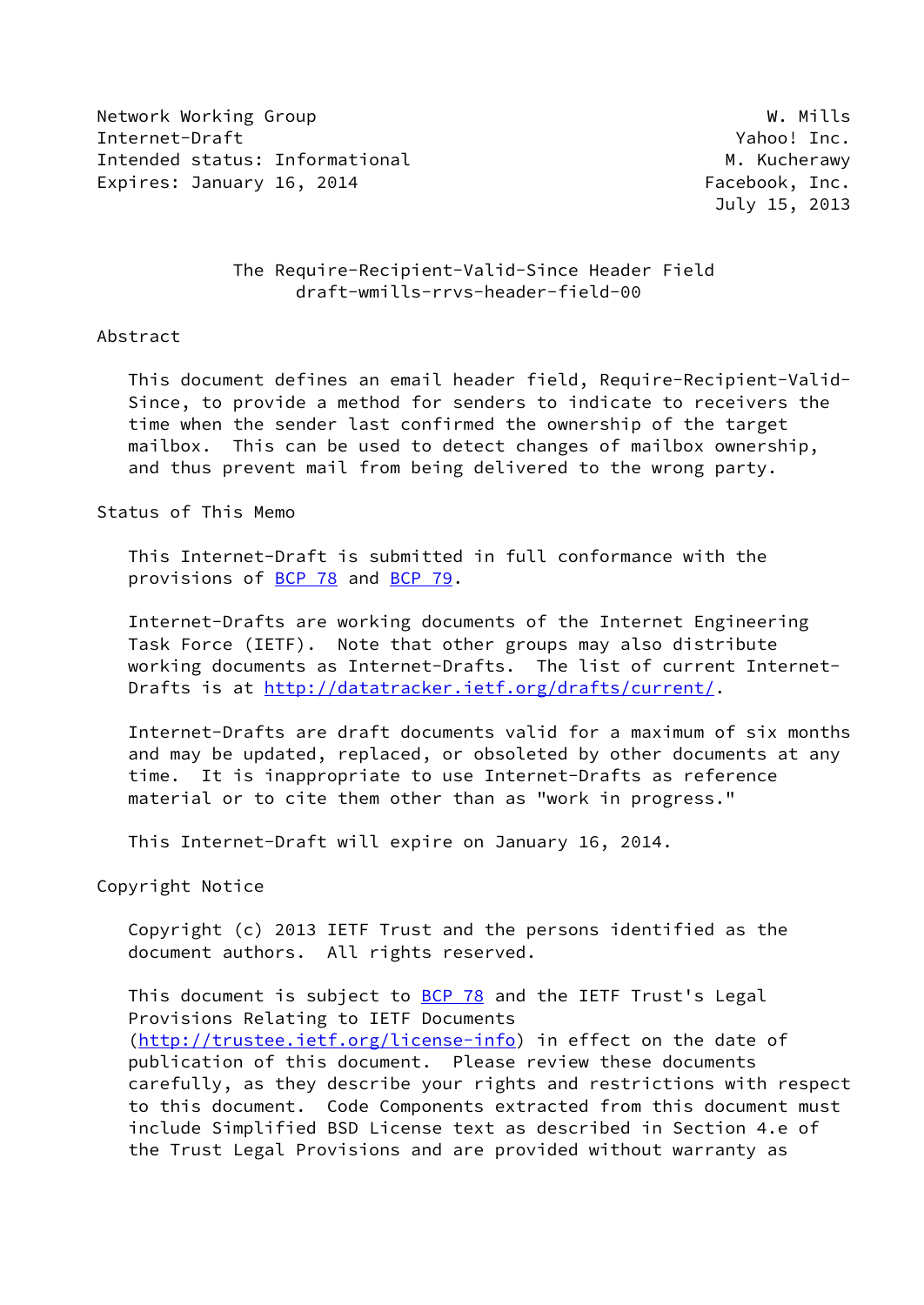| Require-Recipient-Valid-Since<br>Internet-Draft                                            |  |  | July 2013 |
|--------------------------------------------------------------------------------------------|--|--|-----------|
| described in the Simplified BSD License.                                                   |  |  |           |
| Table of Contents                                                                          |  |  |           |
| Introduction $\ldots \ldots \ldots \ldots \ldots \ldots \ldots \ldots \ldots \ldots$<br>1. |  |  |           |
| 2.                                                                                         |  |  |           |
| 3.                                                                                         |  |  |           |
| $\overline{4}$ .                                                                           |  |  |           |
| $\overline{5}$ .                                                                           |  |  |           |
| 6.                                                                                         |  |  |           |
| $\overline{1}$ .                                                                           |  |  |           |
| 8.                                                                                         |  |  |           |
| 9.                                                                                         |  |  |           |
|                                                                                            |  |  |           |
| 9.2. Informative References 6                                                              |  |  |           |
|                                                                                            |  |  |           |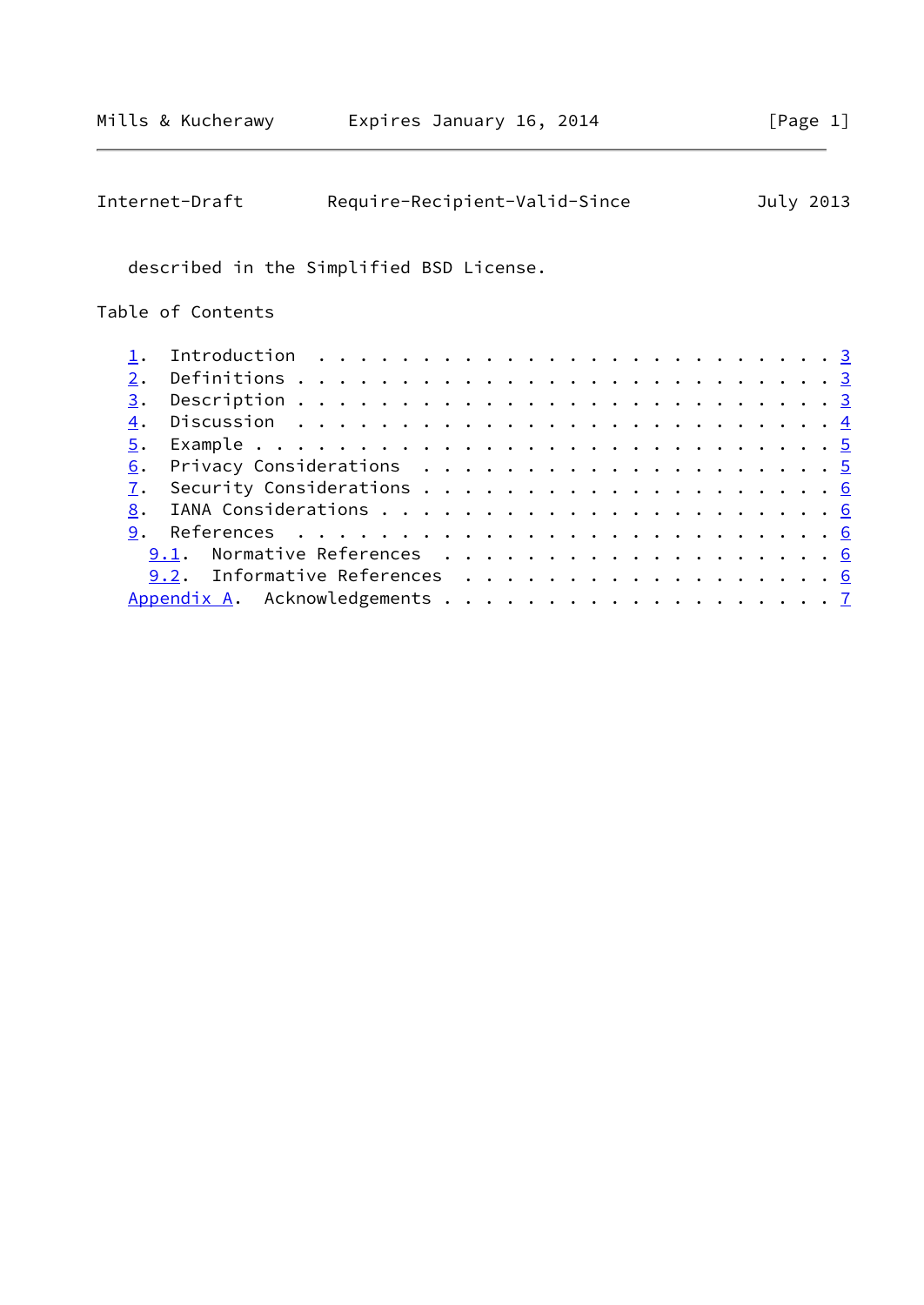|  | Mills & Kucherawy |
|--|-------------------|
|  |                   |

## Expires January 16, 2014 [Page 2]

<span id="page-2-1"></span>

| Internet-Draft | Require-Recipient-Valid-Since | July 2013 |
|----------------|-------------------------------|-----------|
|                |                               |           |

### <span id="page-2-0"></span>[1](#page-2-0). Introduction

 Mailbox Service Providers (MSPs) are public, often free, services that provide email sending and receiving capabilities to users. Some of them have policies that allow for expiration of account names when they have been unused for a protracted period. If an expired account name can be reclaimed, there is a risk of delivery of mail to the wrong party if some message author is unaware of this change of ownership.

 This document defines a header field called Require-Recipient-Valid- Since. The content of this header field is a timestamp indicating at what point in time the message author believed the address to be under confirmed ownership of a specific party. If the receiving system observes this field and can determine that the intended recipient mailbox has changed ownership since the provided timestamp, it can decline delivery, preventing possible misdelivery of mail.

# <span id="page-2-2"></span>[2](#page-2-2). Definitions

For a description of the email architecture, consult [\[EMAIL-ARCH\]](#page-6-5).

 The key words "MUST", "MUST NOT", "REQUIRED", "SHALL", "SHALL NOT", "SHOULD", "SHOULD NOT", "RECOMMENDED", "MAY", and "OPTIONAL" in this document are to be interpreted as described in [\[KEYWORDS](#page-6-6)].

# <span id="page-2-3"></span>[3](#page-2-3). Description

 The Require-Recipient-Valid-Since header field includes the original intended recipient coupled with a timestamp indicating the most recent date and time when the message author believed the destination mailbox to be under the continuous ownership of a specific party. Presumably there has been some confirmation process applied to establish this ownership; however, the methods of making such determinations is a local matter and outside the scope of this document.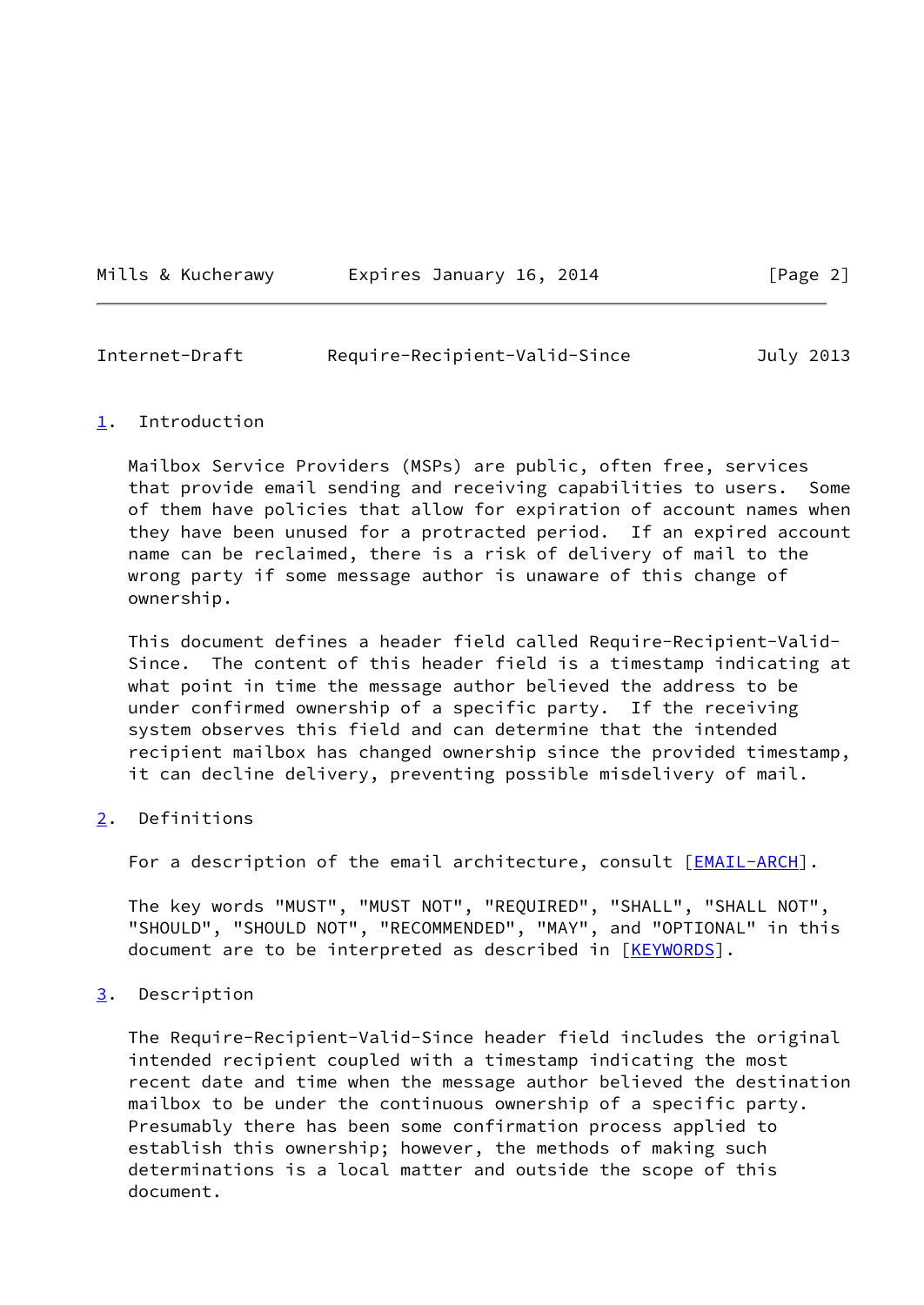The general constraints on syntax and placement of header fields in a message are defined in Internet Message Format [\[MAIL](#page-6-7)].

Using Augmented Backus-Naur Form [ABNE], the syntax for the field is:

rrvs = "Require-Recipient-Valid-Since:" mailbox; date-time CRLF

"CFWS" is defined in **Section 3.2.2**, "date-time" is defined in **Section** 3.3, and "mailbox" is defined in Section 3.4, of [\[MAIL](#page-6-7)].

A receiving system that implements this specification determines

| Mills & Kucherawy<br>Expires January 16, 2014 | [Page 3] |
|-----------------------------------------------|----------|
|-----------------------------------------------|----------|

<span id="page-3-0"></span>Internet-Draft Require-Recipient-Valid-Since July 2013

 whether the named mailbox is based at that receiving system, and has been under continuous ownership since the specified date. If that address is found to be foreign, the header field is ignored. Otherwise, if continuous ownership since the indicated time can be established, the message is delivered normally; if not, the message is rejected. It is preferred that the rejection be enacted as an error response to the Simple Mail Transfer Protocol [\[SMTP](#page-6-9)] "DATA" command verb, but this is not strictly necessary.

 When enacting the "DATA" rejection, servers use an SMTP error code (and Enhanced Mail System Status Code [[ESC](#page-6-10)], if supported) that indicates the intended recipient cannot receive mail for policy reasons. This is done because the mailbox identified in the header field does exist, but there is doubt about the identity of the owner of that mailbox. By contrast, "no such user" errors are more commonly returned in reply to the "RCPT" command verb.

 Implementation is expected to be transparent to non participants, since they would typically ignore this header field.

 This header field SHOULD NOT be added to a message that is addressed to multiple recipients. It is presumed that an author making use of this field is seeking to protect transactional or otherwise sensitive data intended for a single recipient.

 If the agent generating the message uses any kind of message authentication technology, the authentication SHOULD cover this header field if possible. An agent receiving a message bearing this header field that is covered by some kind of authentication SHOULD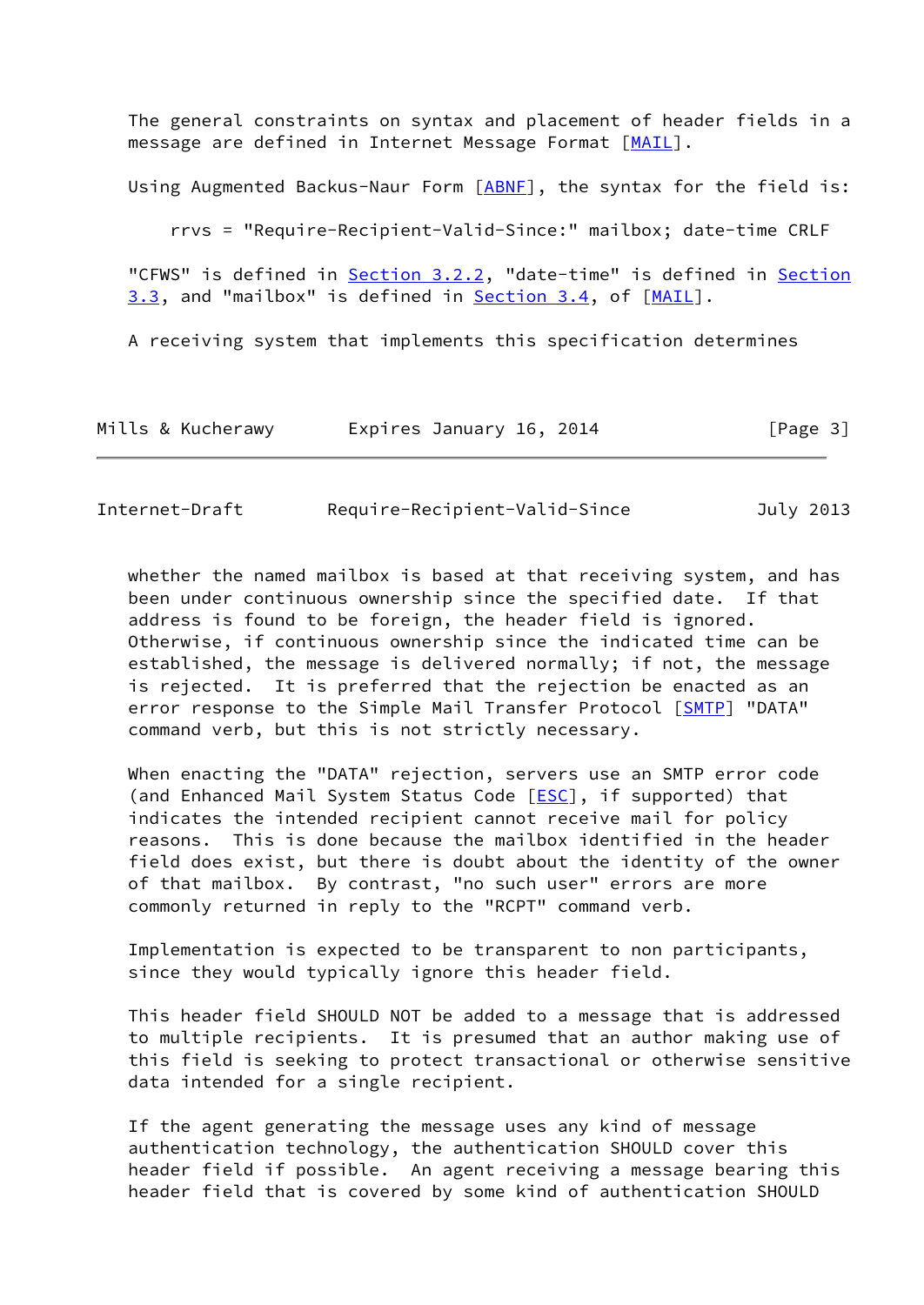NOT process it as described above if the authentication does not succeed.

 If the receiving system detects that the named mailbox is foreign, it is free to remove the header field prior to relaying it toward its destination.

<span id="page-4-0"></span>[4](#page-4-0). Discussion

 The presence of the intended mailbox supports the case where a message bearing this header field is forwarded. The specific use case is as follows:

- 1. A user subscribes to a service "S" on data "D" and confirms an email address at the user's current location, "A";
- 2. At some later date, the user intends to leave the current location, and thus creates a new mailbox elsewhere, at "B";

|  | Mills & Kucherawy |  | Expires January 16, 2014 |  | [Page 4] |  |
|--|-------------------|--|--------------------------|--|----------|--|
|  |                   |  |                          |  |          |  |

<span id="page-4-2"></span>Internet-Draft Require-Recipient-Valid-Since July 2013

- 3. The user replaces mailbox "A" with forwarding to "B";
- 4. "S" constructs a message to "A" claiming that address was valid at date "D" and sends it to "A", which forwards to "B";
- 5. The receiving MTA at "B" asserts that "B" has not been under constant ownership since "D" and rejects the message.

Some services generate messages with an [RFC5322](https://datatracker.ietf.org/doc/pdf/rfc5322).To field that does not contain a valid address, in order to obscure the intended recipient. For this reason, the original intended recipient is included in this header field.

<span id="page-4-1"></span>[5](#page-4-1). Example

 In the following example, "C:" indicates data sent by an SMTP client, and "S:" indicates respones by the SMTP server. Message content is CRLF terminated, though these are omitted here for ease of reading.

- C: [connection established]
- S: 220 server.example.com ESMTP ready
- C: HELO client.example.net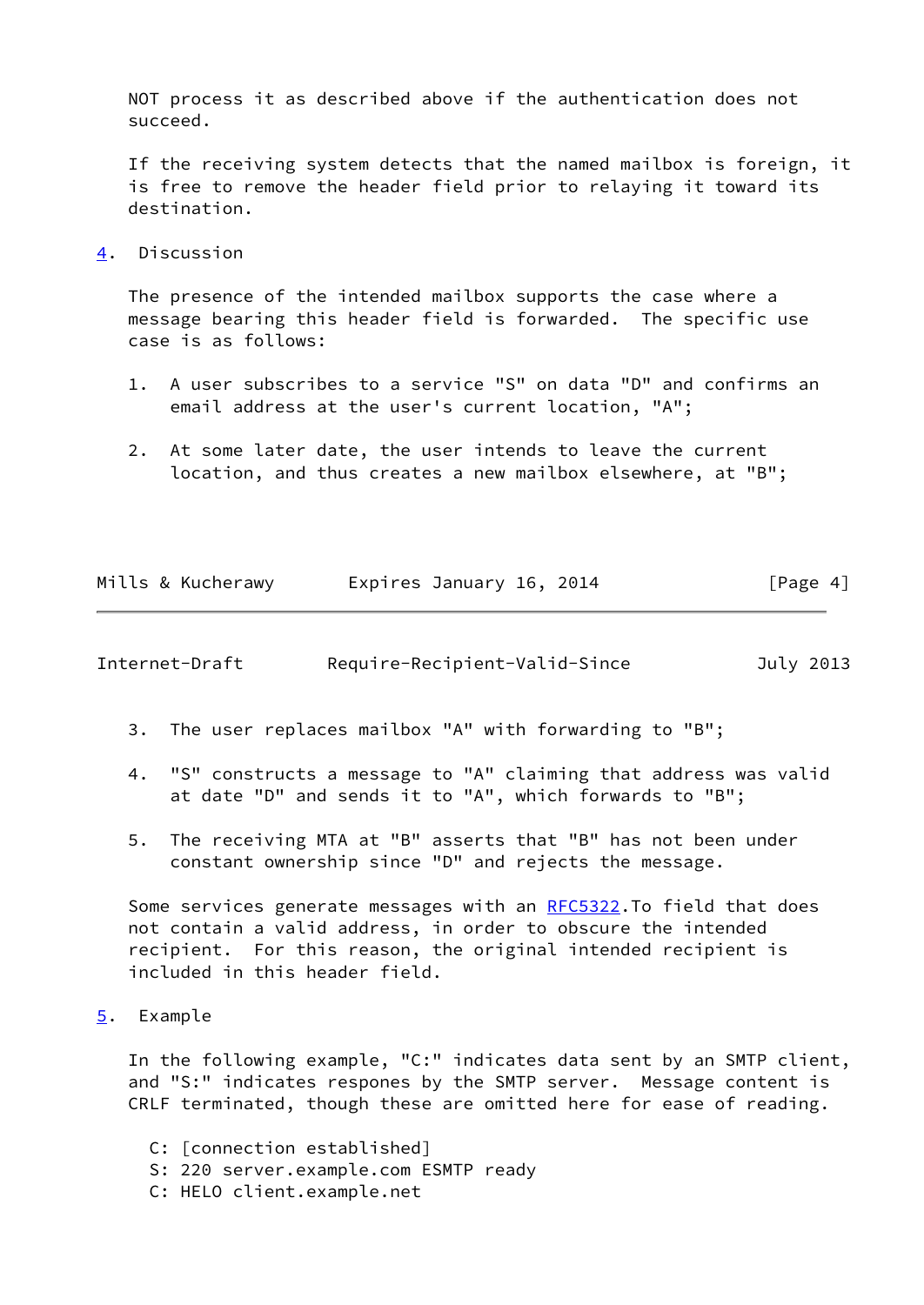S: 250 server.example.com C: MAIL FROM:<sender@example.net> S: 250 OK C: RCPT TO:<receiver@example.com> S: 250 OK C: DATA S: 354 Ready for message content C: From: Mister Sender <sender@example.net> To: Miss Receiver <receiver@example.com> Subject: Are you still there? Date: Fri, 28 Jun 2013 18:01:01 +0200 Require-Recipient-Valid-Since: receiver@example.com; Sat, 1 Jun 2013 09:23:01 -0700 Are you still there? . S: 550 5.1.6 receiver@example.com is no longer valid C: QUIT S: 221 So long! [6](#page-5-0). Privacy Considerations

<span id="page-5-0"></span> This document proposes a solution to an issue that could cause mail to be unintentionally delivered to the wrong party.

| Mills & Kucherawy | Expires January 16, 2014 | [Page 5] |
|-------------------|--------------------------|----------|
|                   |                          |          |

<span id="page-5-2"></span>

| Internet-Draft | Require-Recipient-Valid-Since | July 2013 |
|----------------|-------------------------------|-----------|
|----------------|-------------------------------|-----------|

<span id="page-5-1"></span>[7](#page-5-1). Security Considerations

 The response of a server implementing this protocol can reveal information about the age of existing email accounts.

<span id="page-5-3"></span>[8](#page-5-3). IANA Considerations

 IANA is requested to add the following entry to the Permanent Message Header Field registry, as per the procedure found in [\[IANA-HEADERS](#page-6-11)]:

 Header field name: Require-Recipient-Valid-Since Applicable protocol: mail ([\[MAIL](#page-6-7)]) Status: Standard Author/Change controller: IETF Specification document(s): [this document]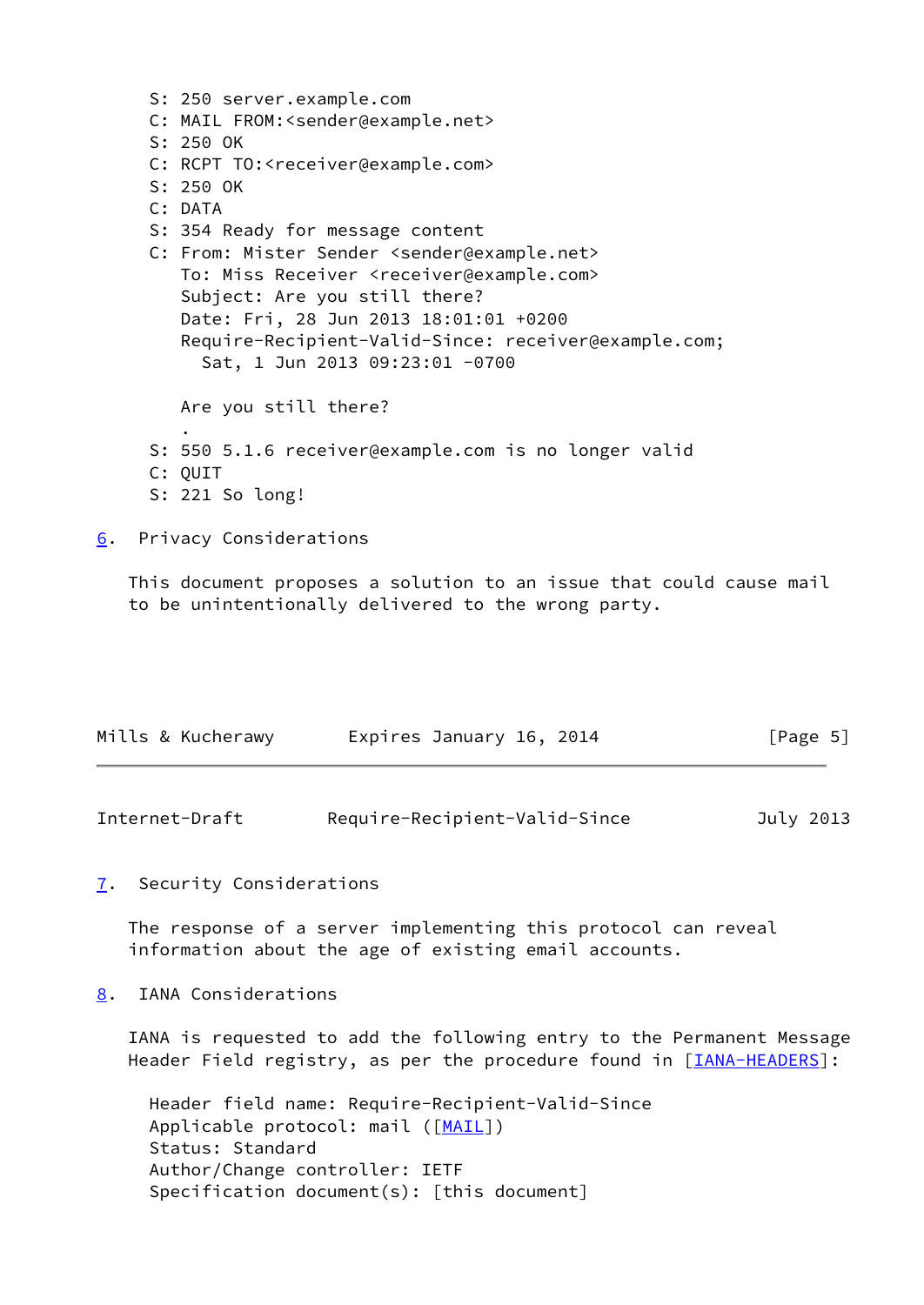Related information: Requesting review of any proposed changes and additions to this field is recommended.

- <span id="page-6-0"></span>[9](#page-6-0). References
- <span id="page-6-11"></span><span id="page-6-8"></span><span id="page-6-6"></span><span id="page-6-1"></span>[9.1](#page-6-1). Normative References
	- [ABNF] Crocker, D., Ed. and P. Overell, "Augmented BNF for Syntax Specifications: ABNF", [RFC 5234](https://datatracker.ietf.org/doc/pdf/rfc5234), January 2008.
	- [IANA-HEADERS] Klyne, G., Nottingham, M., and J. Mogul, "Registration Procedures for Message Header Fields", [BCP 90](https://datatracker.ietf.org/doc/pdf/bcp90), [RFC 3864](https://datatracker.ietf.org/doc/pdf/rfc3864), September 2004.
	- [KEYWORDS] Bradner, S., "Key words for use in RFCs to Indicate Requirement Levels", [BCP 14](https://datatracker.ietf.org/doc/pdf/bcp14), [RFC 2119](https://datatracker.ietf.org/doc/pdf/rfc2119), March 1997.
	- [MAIL] Resnick, P., "Internet Message Format", [RFC 5322](https://datatracker.ietf.org/doc/pdf/rfc5322), October 2008.
	- [SMTP] Klensin, J., "Simple Mail Transfer Protocol", [RFC 5321](https://datatracker.ietf.org/doc/pdf/rfc5321), October 2008.
- <span id="page-6-10"></span><span id="page-6-9"></span><span id="page-6-7"></span><span id="page-6-5"></span><span id="page-6-2"></span>[9.2](#page-6-2). Informative References
	- [EMAIL-ARCH] Crocker, D., "Internet Mail Architecture", [RFC 5598,](https://datatracker.ietf.org/doc/pdf/rfc5598) July 2009.
	- [ESC] Vaudreuil, G., "Enhanced Mail System Status Codes", [RFC 3463](https://datatracker.ietf.org/doc/pdf/rfc3463), January 2003.

| Mills & Kucherawy | Expires January 16, 2014 | [Page 6] |
|-------------------|--------------------------|----------|
|                   |                          |          |

<span id="page-6-4"></span>Internet-Draft Require-Recipient-Valid-Since July 2013

<span id="page-6-3"></span>[Appendix A.](#page-6-3) Acknowledgements

Erling Ellingsen proposed the idea.

 Reviews and comments were provided by Gregg Stefancik, Ed Zayas, (others)

Authors' Addresses